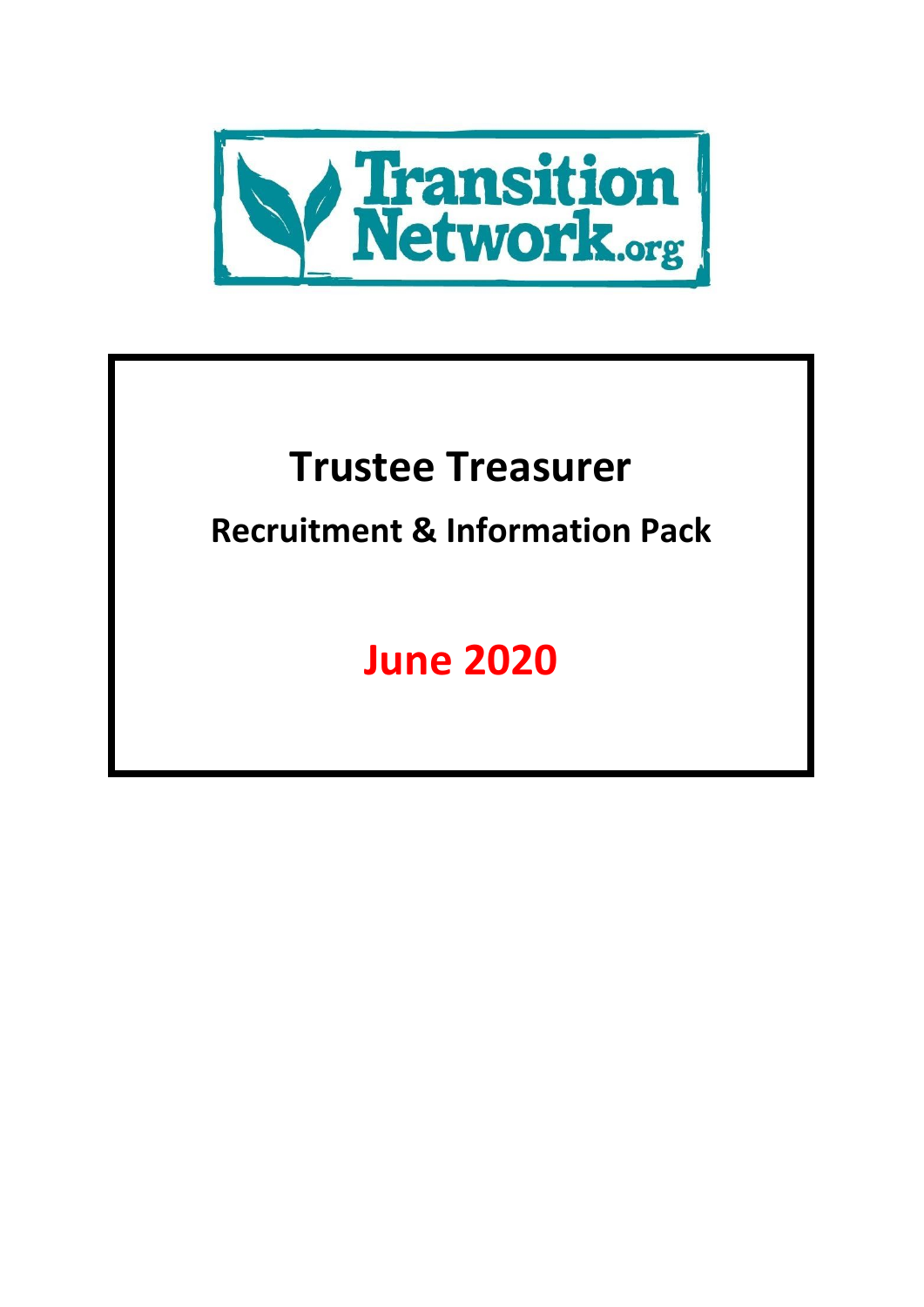### **Information Pack for potential Trustee Treasurer**

This pack contains information about our movement, our organisation and our ways of working. We definitely don't expect you to commit all this information to memory or even to fully understand everything that is set out here - much of it will only be made real through experience. However, we are looking for people who feel intrigued and excited by the possibility of becoming part of our organisation. Your questions and ideas are very welcome throughout the process to [trustee-recruitment@transitionnetwork.org](mailto:trustee-recruitment@transitionnetwork.org).

#### **Contents:**

Transition Network and the Transition [movement](#page-2-0)

Why we want a new [trustee](#page-2-1) Treasurer

**Seeking [diversity](#page-3-0)** 

Our shared [governance](#page-3-1) model

What is it like to be a trustee in a shared [governance](#page-4-0) structure?

How do we divide up roles in the trustee [group?](#page-5-0)

Trustee [recruitment](#page-5-1) schedule

Role [Description](#page-6-0) - Trustee Treasurer

Person [specification](#page-8-0) - Trustee Treasurer

Some [Practicalities](#page-9-0)

Appendix 1: Matters reserved for the Trustees - the statutory [responsibilities](#page-10-0) of Transition Network [Trustees](#page-10-0)

Appendix 2: Transition Network's Relational [Agreements](#page-14-0)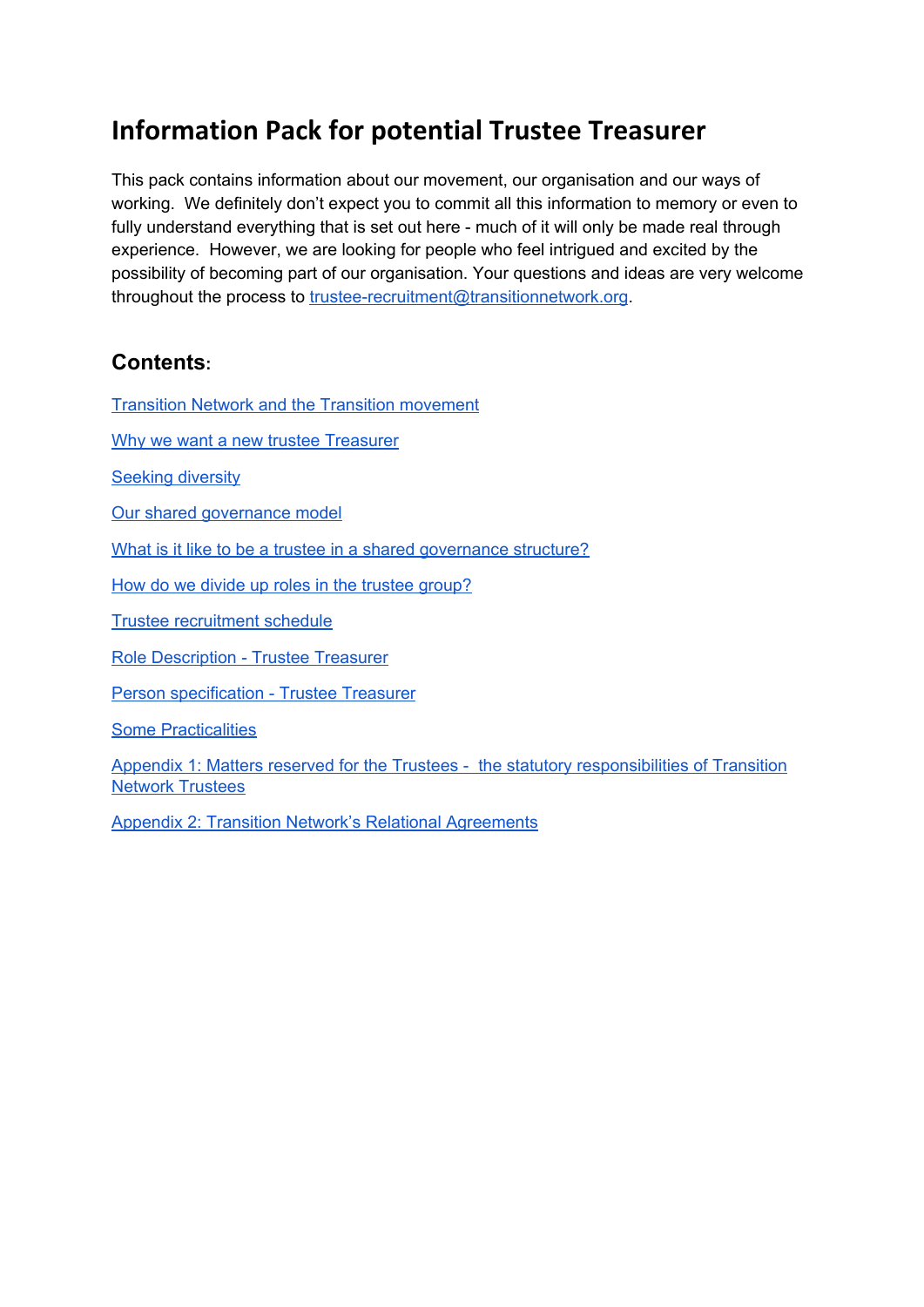### <span id="page-2-0"></span>**Transition Network and the Transition movement**

Transition community groups in 40 countries are developing a huge variety of approaches to create a low-carbon future and nurture a caring culture - addressing the complex challenges of our time by developing community resilience and creative innovation for sustainability.

Transition Network supports the Transition movement, amplifies stories of community-led change, and nurtures collaboration across difference to challenge us all to reimagine and rebuild our world. Our current [organisational](https://transitionnetwork.org/about-the-movement/the-charity/purpose/) purpose statement is here.

Our organisation was created in 2007 and registered as a charity in March 2009. We currently have 12 part-time employees and six trustees. We have a modest office in Totnes and most staff work from home in the South and South West of England, Brussels and Portugal. We work closely with freelancers and volunteers across the world, including members of the [Municipalities](http://municipalitiesintransition.org/) in [Transition](https://transitionnetwork.org/about-the-movement/international-hubs-circle/) project team and the Transition Hubs Group. Our most recent Trustees Report and Financial [Statements](https://transitionnetwork.org/wp-content/uploads/2020/01/Transition-Network-Trustees-Report-and-Financial-Statements-March-2019.pdf) are here.

*"The team and trustees are a wonderful bunch of people; smart, committed and fun. It is a genuine pleasure to be part of."* - quote from a current Trustee

### <span id="page-2-1"></span>**Why we want a new trustee Treasurer**

Trustees are part of our Primary Circle, setting and guiding our strategic direction; exercising the responsibilities required by England & Wales charity law; and taking other roles in our team and structure as skills, capacity, interest and opportunity allow.

The wisdom brought by our trustees often comes from the sense of perspective available from stepping back from the day-to-day work, as well as drawing on their experience in Transition groups and Hubs, or their work in aligned environmental, social, cultural or economic fields.

Currently we have six trustees - meet [them](https://transitionnetwork.org/about-the-movement/the-charity/people/) here. Our current Treasurer is holding the role temporarily until we can recruit someone who is drawn to the financial role and with relevant experience to offer. Therefore we are specifically looking to recruit a trustee who will be Transition Network's Treasurer.

Being a trustee is an unpaid, voluntary role (as generally required by charity regulations). Trustees serve an initial term of four years and may then apply for reselection for a further four years.

*"The biggest reward of being a trustee of TN is the opportunity to contribute to, and help shape, a movement that is part of a global network of movements making positive change in the world."* - quote from a current Trustee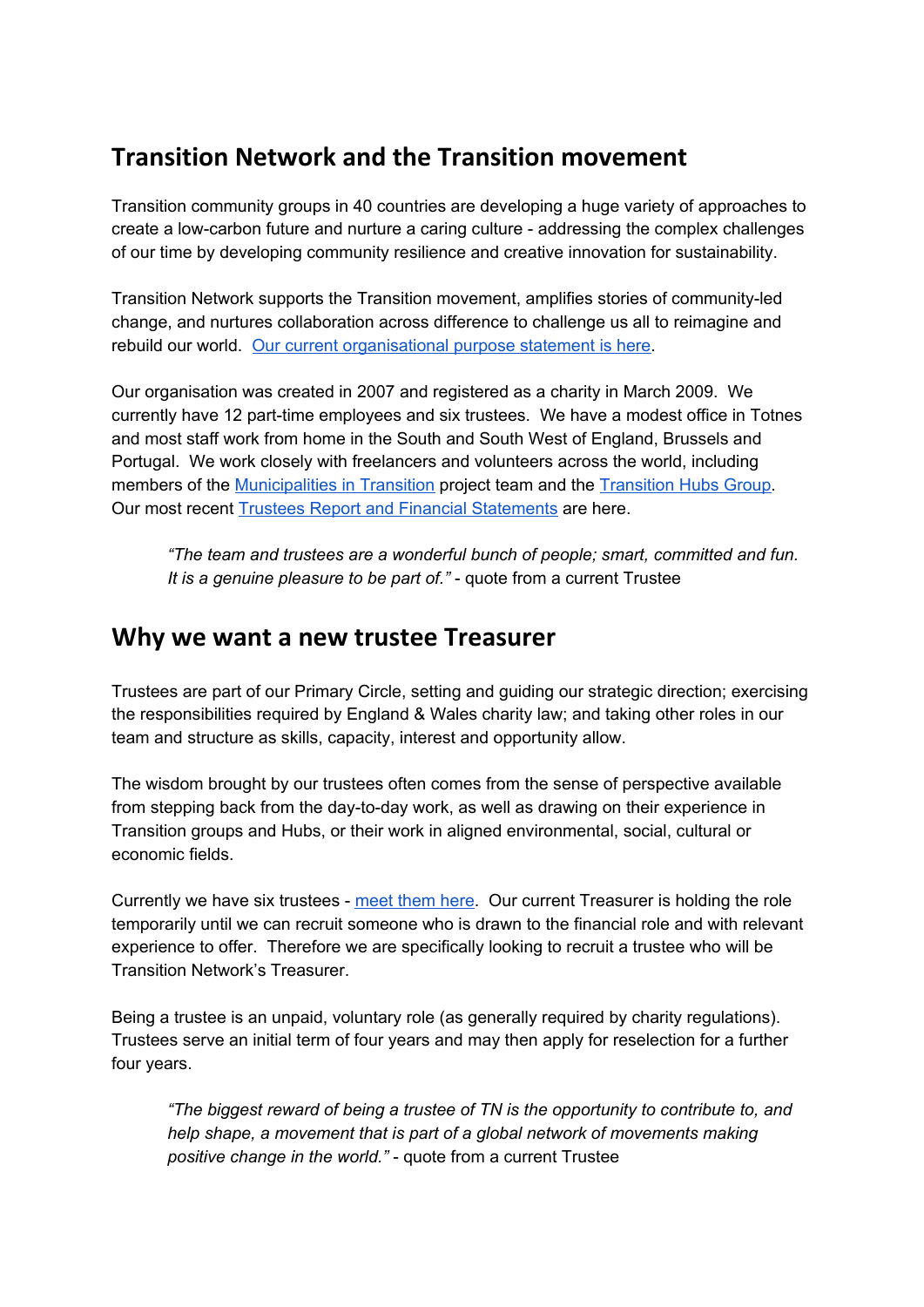### <span id="page-3-0"></span>**Seeking diversity**

We would like to recruit new trustees from a diversity of backgrounds and experiences, so that we can widen the range of perspectives and different voices brought by trustees. The range of diversity we hope for might include: people of black or minority ethnic heritage, from working class backgrounds, people living with disabilities, a range of ages or sexualities, and/or those who have experienced disadvantage in society or their lives. Increased diversity in our group of trustees will help us listen better to voices and perspectives that are more marginalised in society and currently under-represented in Transition Network, and to reflect this in our planning and actions.

*"Transition Network really values the contribution made by everyone - staff, trustees and partners. The active commitment to valuing diversity, addressing privilege and seeing the whole person has kept me hopeful during 8 years as a trustee."* - quote from a current Trustee

We work internationally, so we will benefit from a new trustee who has connections and experience of working beyond the UK context. However given the focus on England & Wales charity regulations, and the need to minimise carbon emissions when attending face-to-face gatherings, it would be an advantage if our new trustee resides in or near the UK. We have other mechanisms to seek feedback from and share power and resources with the wider Transition movement.

### <span id="page-3-1"></span>**Our shared governance model**

Since April 2018 Transition Network has been operating an innovative shared governance model, drawn from [sociocracy](https://sociocracy30.org/) and [holacracy,](https://www.holacracy.org/what-is-holacracy) and developed with the support of [Université](http://universite-du-nous.org/) du [Nous](http://universite-du-nous.org/). We work this way to distribute power, to empower individuals in the team to act, to have clear decision-making processes that help us access collective intelligence and to create a more resilient, agile and collaborative organisation.

Our shift to a shared governance model is an experiment and we hope and expect that our team culture, structures and processes will continue to evolve as needed, in service of the [organisation's](https://transitionnetwork.org/about-the-movement/the-charity/purpose/) purpose.

*"It wouldn't be an underestimation to say that the facilitative and decision making processes practiced by TN are the most innovative, human and effective that I have experienced in any organisation. Taking part in these processes has fed into my professional and community practice in many ways." -* quote from a current Trustee

We work through self-organising circles in which all roles in the circle exercise equivalent power. Roles and circles choose the best way to fulfil their purpose, gathering information,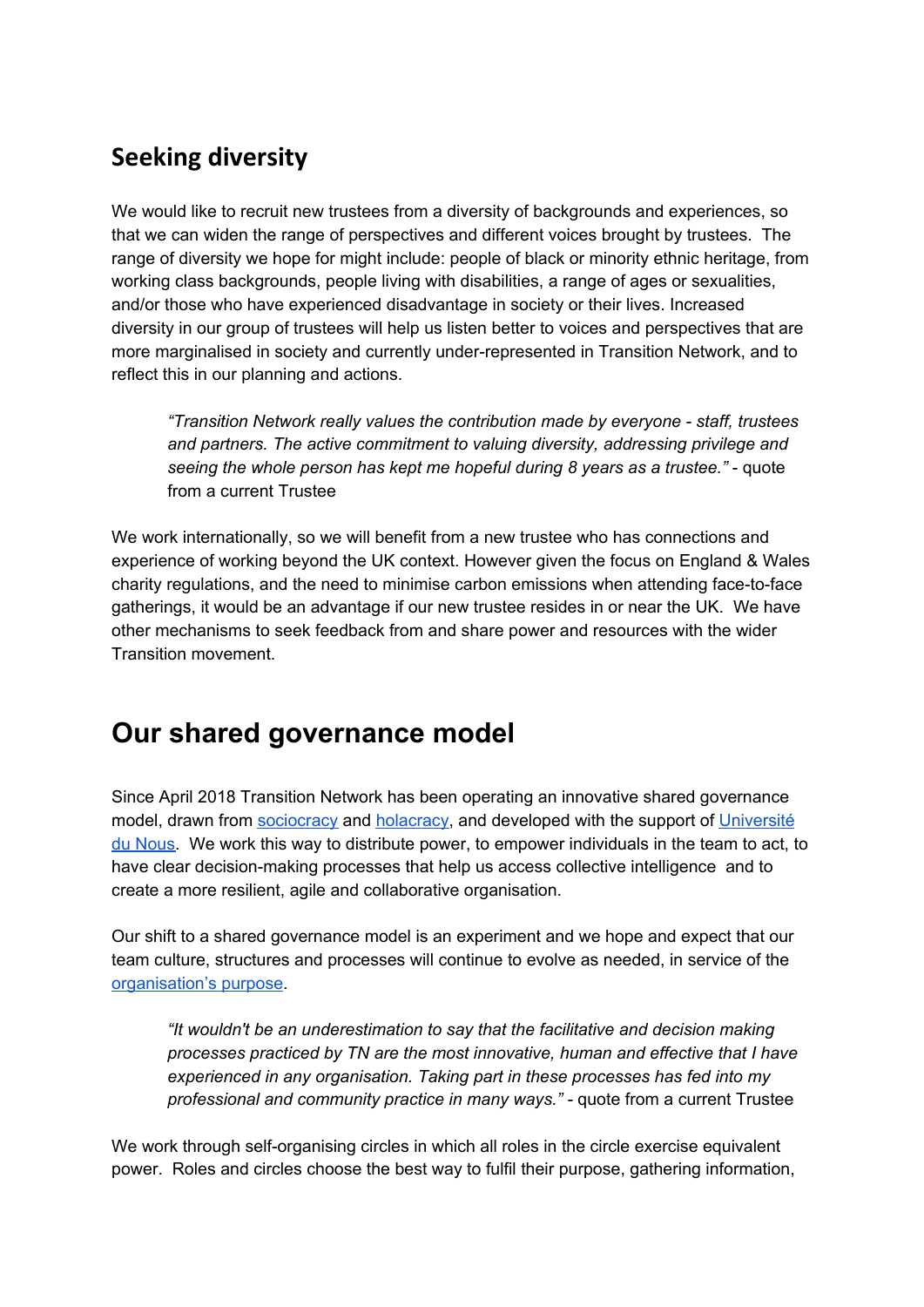seeking advice and feedback and making decisions as feels most appropriate to them. We use consent decision-making and election-by-consent when appropriate. We will support and guide someone who hasn't got experience with these particular ways of working and making decisions.

We have a Primary Circle of all trustees and most staff, which is responsible for connecting to TN's evolving organisational purpose, agreeing our strategic focus and keeping our overall governance model under review. The Primary Circle meets in person twice a year at the Strategy Gatherings and may meet online or in-person at other times if the need arises.

Responsibility for delivering the organisation's current organisational strategy rests with the Heart Circle. The primary circle elect one of their members (currently Nicola Hillary) to act as lead link for the heart circle and she is responsible for appointing other people to the circle and supporting them to deliver what's needed. The structure is designed to evolve organically in response to tensions and needs within the organisation and people accept and relinguish roles as circumstances change. Here is a picture of our current [structure.](https://transitionnetwork.org/wp-content/uploads/2020/05/Shared-Governance-Structure-May-2020.pdf)

### <span id="page-4-0"></span>**What is it like to be a trustee in a shared governance structure?**

Shared governance is easiest to understand through experiencing it. **So to give you some more flavour, here are a few quotes from current trustees:**

*"When I joined as a trustee, TN operated within a more traditional board and decision making structure. Going through the intensive process of change has been challenging and fascinating. The current structure that we have developed feels more equitable, agile and effective and far better suited to an organisation seeking to support an emergent global movement and context. We are still in a learning process (maybe we always will be) and space and time is given to supporting that process."*

*"The time commitment involved as a trustee in our shared governance is not insignificant, but this has been balanced by the benefits of a deeper engagement and understanding which makes my participation and contribution more meaningful. In our new structure we have achieved a better balance between attendance in person (at two strategy gatherings) and online meetings which maximise people's time."*

*"Working as part of TN's shared governance involves regularly reflecting about what role you're playing, and looking for ways to give feedback or contribute when opportunities arise. Our role keeping an eye on the 'bigger picture' of the organisation alongside the staff (not instead of them) is really valued."*

*"Shared governance allows us to really look at the role of the Trustees within the organisation, moving beyond traditional assumptions towards open and responsive engagement. Personally I find it fascinating, and I have learned a huge amount which*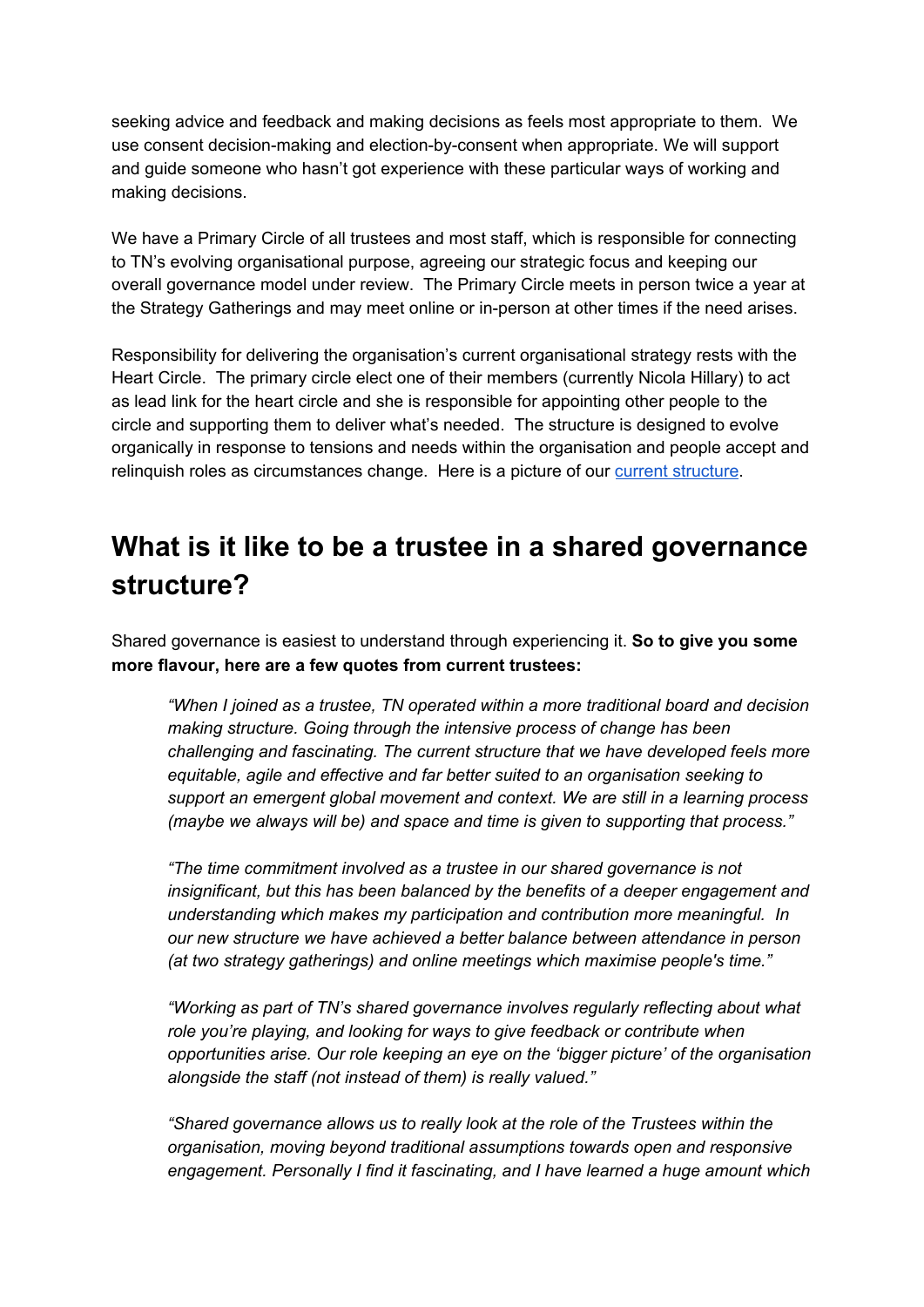*I am able to implement into other voluntary and paid roles. The attention to detail with regard to the purpose and process of our interactions has created some of the most enjoyable, deep and efficient meetings I have ever been a part of."*

### <span id="page-5-0"></span>**How do we divide up roles in the trustee group?**

We currently have three formal roles within the group of trustees: two Co-Chairs and a Treasurer. The Chair of Trustees position is shared by two people. This aids succession in the Chair role; when one Co-Chair steps down and the other stays on, there can be a smooth handover of knowledge and responsibilities.

Trustees can choose to, or be elected to, step into additional roles and responsibilities. These could be temporary or longer-term.

### <span id="page-5-1"></span>**Trustee recruitment schedule**

- 1. The Treasurer vacancy will be advertised from the beginning of June 2020. The closing date for applications is **Sunday 12th July 2020**.
- 2. Applicants are asked to send a CV and a covering letter, **of a total of no more than 4 pages please**, or alternatively an audio or video application of no more than 8 minutes. The covering letter should briefly outline a) why they are interested in becoming a trustee treasurer, and b) outline how they meet the person [specification.](#page-8-0) Applications should be sent to [trustee-recruitment@transitionnetwork.org](mailto:trustee-recruitment@transitionnetwork.org)
- 3. Candidates have the opportunity to contact us via the trustee recruitment email above if they have queries before they submit their applications.
- 4. An appointments panel made up of trustees and staff will review the applications and conduct informal online discussion meetings with applicants after 20 July**.**
- 5. Further discussions and opportunities to meet team members or observe meetings will be arranged for the short-listed candidate/s. Transition Network and the short-listed candidate/s will be given time to explore and review both separately and together before the panel makes a final decision to offer appointment as trustee. It's likely that the first trustees meeting the selected candidate will be required to attend is November 2020 during which the trustee Treasurer will be formally appointed.
- 6. As part of the induction process, the new trustee Treasurer will be assigned a steward (staff or trustee) who will develop an induction plan appropriate to their needs and experience. This process will be supported by Team Wellbeing (Julia) and Trustee Compliance Link (Nicola).
- 7. When the steward and the new trustee agree that the time is right, they will put a proposal to the Primary Circle that the trustee should be granted objection rights.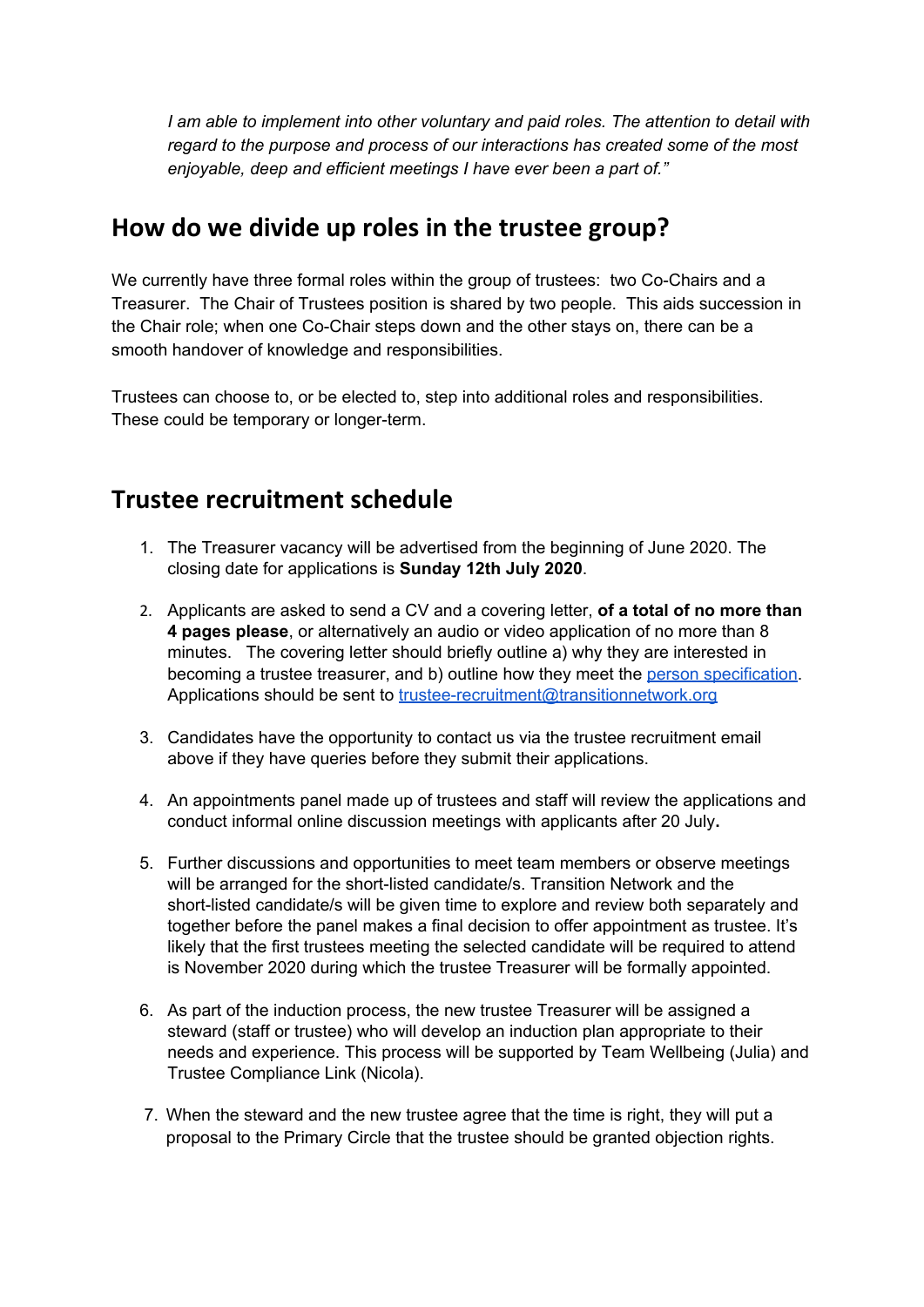### <span id="page-6-0"></span>**Role Description - Trustee Treasurer**

The role of trustee Treasurer at Transition Network can be viewed as having four aspects:

- 1. A member of the Primary Circle
- 2. The legal role of trustee as required by England & Wales charity and [company](https://www.gov.uk/government/publications/the-essential-trustee-what-you-need-to-know-cc3/the-essential-trustee-what-you-need-to-know-what-you-need-to-do) law
- 3. A member of the TN team who can step in to specific roles, responsibilities or tasks
- 4. Specific responsibilities as Treasurer

#### **1. A member of the Primary Circle**

- Bring your skills, experience and knowledge into discussions exploring and agreeing changes to Transition Network's strategic focus, organisational purpose or governance model.
- Exercise objection rights in Primary Circle decisions by consent and elections by consent. Please note: new trustees will not be granted objection rights until they have become familiar with our organisation and have demonstrated that they can work within the shared governance model, a process which we expect to take at least six months.
- Engage constructively and carefully with Transition Network's relational agreements (see appendix 2) and support other members of the team to do the same.
- Able to attend Primary Circle meetings/strategy gatherings for 3 days in January and 2 days in summer, as well as other online or in-person meetings as required.
- Able to respond to emails and comment on online documents relating to the work of the Primary Circle.

#### **2. The legal role of trustee in relation to England & Wales charity and company law**

- On matters reserved for the trustees relating to finances, funding, risks, policies and other aspects of their legal responsibilities:
	- Analyse, consider and discuss information prepared for the group of trustees;
	- Make recommendations and agree actions;
	- Take collective decisions.
- Able to attend at least three 3-hour online Trustees Meetings per year, as well as any other online or in-person meetings required.
- Able to respond to emails and comment on online documents relating to matters reserved for the trustees. (See appendix 1)

#### **3. A member of the TN team who can step in specific roles, responsibilities or tasks**

● Take up opportunities, if you wish, to step into specific roles, responsibilities or tasks at Transition Network: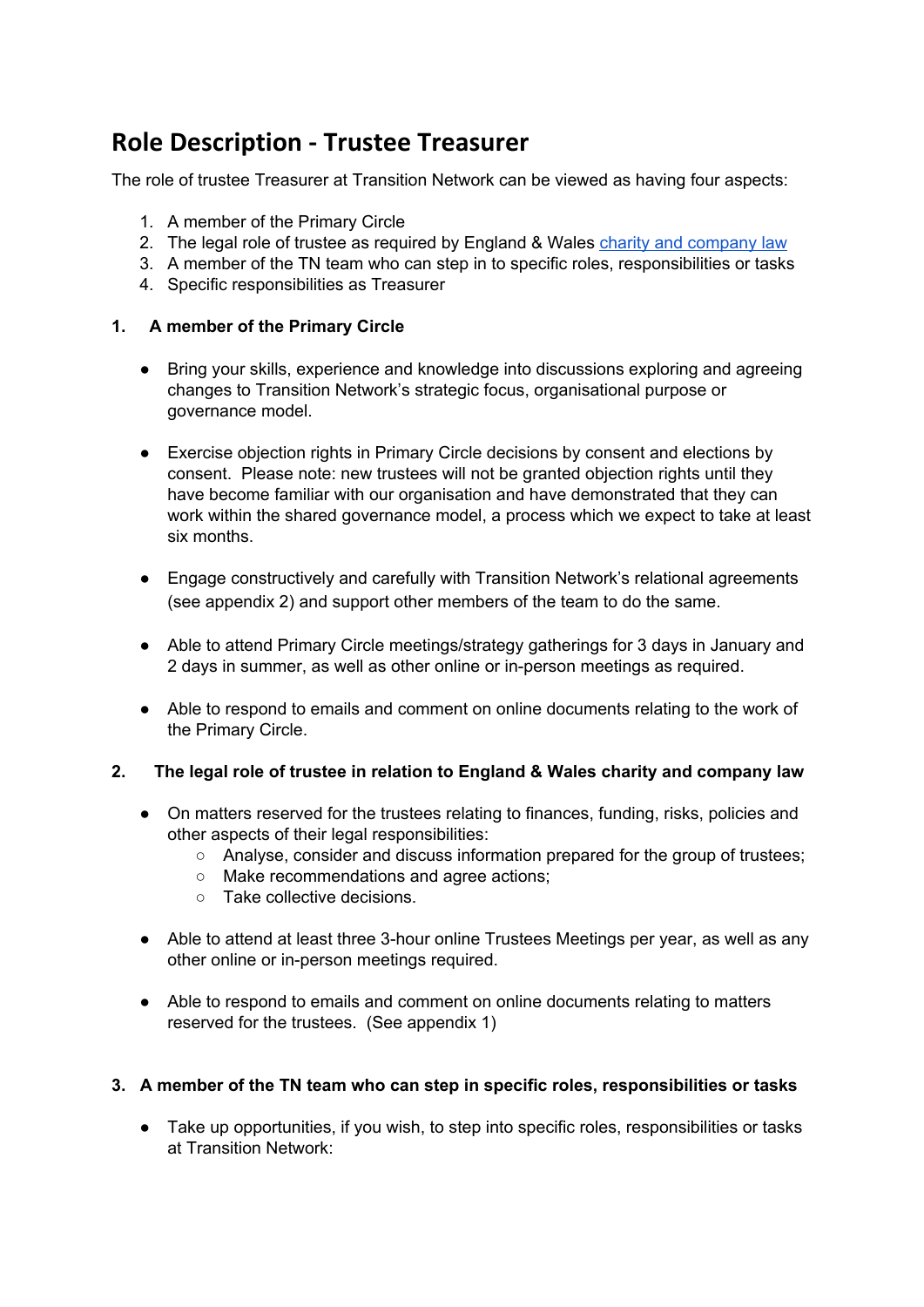- contributing to the delivery of Transition Network's evolving organisational purpose.
- working within the context of the shared governance model.
- Such uses of your skills, experience, qualities and interests are usually outside of Trustees meetings and Primary Circle gatherings, and could involve online meetings, emails, drafting documents, commenting on documents, representing or speaking on behalf of Transition Network or attending events.
- Welcome opportunities to learn and develop skills and practices which enhance your contribution to the team and support other members of the team to do the same.

Current examples include:

- Two trustees who are part of Transition Network's HR Decision-making Group, alongside two staff members.
- A trustee who is part of the core group designing a 9-month project to convene practitioners and experts to share and find new ways to support the municipal level response to climate and ecological crises.

#### 4**. Specific responsibilities as Treasurer:**

- A member of Transition Network's finance group along with the Finance, Fundraising and Heart Circle Lead Link roles. The Treasurer is asked to meet with the finance group ahead of trustee meetings to review, interrogate and understand Transition Network's financial position and agree on the information to be presented to trustees.
- To receive and respond to reports from the Finance roles about financial matters, for example in relation to audit, bank accounts, foreign money transfers and financial controls.
- To be one of three trustees (two Co-Chairs and the Treasurer) to whom the following responsibilities are delegated:
	- That at least one of these three trustees reviews and approves funding bids before they are submitted, giving all trustees assurance that the funding proposals Transition Network submits are aligned to our organisational purpose/ charitable objects and do not give rise to unacceptable risks.
	- That at least one of these three trustees gives email authorisation for expenditure of amounts above £3,000.
- To offer broad perspective and recommendations, from your financial and organisational experience, to the group of trustees on financial matters.
- To be the key trustee maintaining an overview of:
	- any changes to Transition Network's financial controls, financial reporting arrangements, financial records or significant changes in accounting policies or practices.
	- any changes to Transition Network's reserves policy.
	- $\circ$  any changes to a different pension scheme for Transition Network staff than the NEST workplace pension scheme.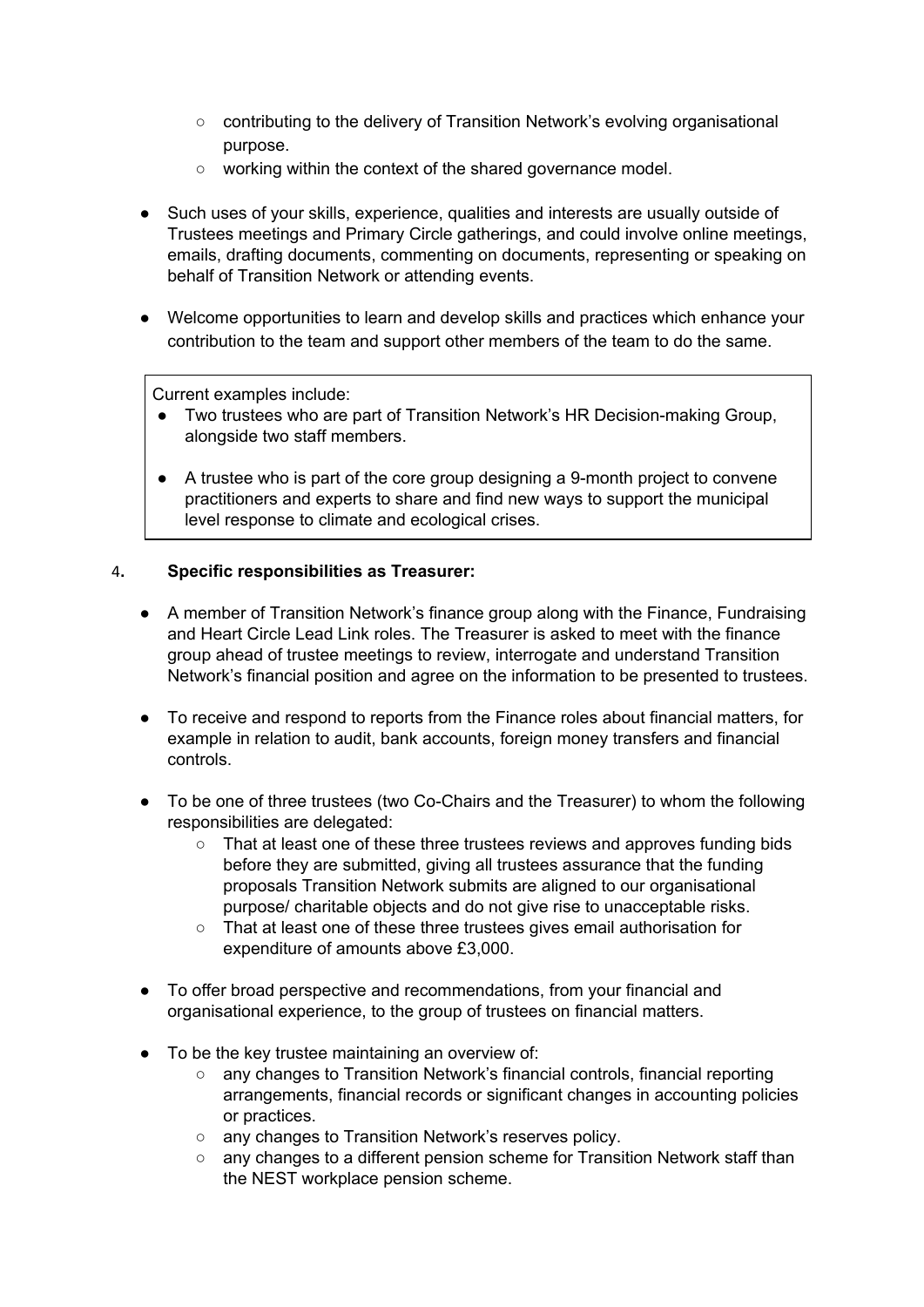- any change of external accountants/ auditors.
- To be the key trustee to receive and note the annual management letter from the external auditor, share with the group of trustees and ensure that any new courses of action are agreed.

### <span id="page-8-0"></span>**Person specification - Trustee Treasurer**

The following skills, experiences and qualities are ones we see as important to have within and across our group of trustees. Skills and experience that it would be **particularly desirable for our treasurer to have** are highlighted in bold.

- Understanding and alignment with the aims, values, [principles](https://transitionnetwork.org/about-the-movement/what-is-transition/principles-2/) and practices of Transition Network and the Transition movement. This might include experience of active participation in a Transition initiative or a Transition Hub, or other grassroots organisations or networks for social change.
- Committed to maintaining high levels of trust and openness between trustees, the Transition Network team and the wider Transition movement.
- Willingness to experiment, access creativity, and bring whole self to the role.
- Understanding of the legal duties, responsibilities and liabilities of trusteeship, and/or previous experience of charity or voluntary organisation governance.
- **● Experience of fundraising, connections with funders, and/or experience of income generation or social entrepreneurship**.
- **Experience of financial management of an organisation**.
- **● Experience of developing and applying Human Resources practices and policies, particularly around equalities and diversity.**
- **● Legal experience or knowledge.**
- Ability to listen to and collaborate with people across different levels of scale, from local through to international, and across multiple cultures and countries in an inclusive and empowering way.
- Personal resilience a commitment to self-care and the ability to remain grounded in the midst of uncertainty and the potentially overwhelming global context.
- Willingness to engage in an ongoing exploration of healthy collaborative culture and the skills, attitudes and practices which support us to work effectively across difference.
- Experience of, or willingness to engage with, what leadership looks and feels like within a collaborative/ shared governance context, and willing to understand, use and experiment with practices such as consent-based decision-making and governance circles.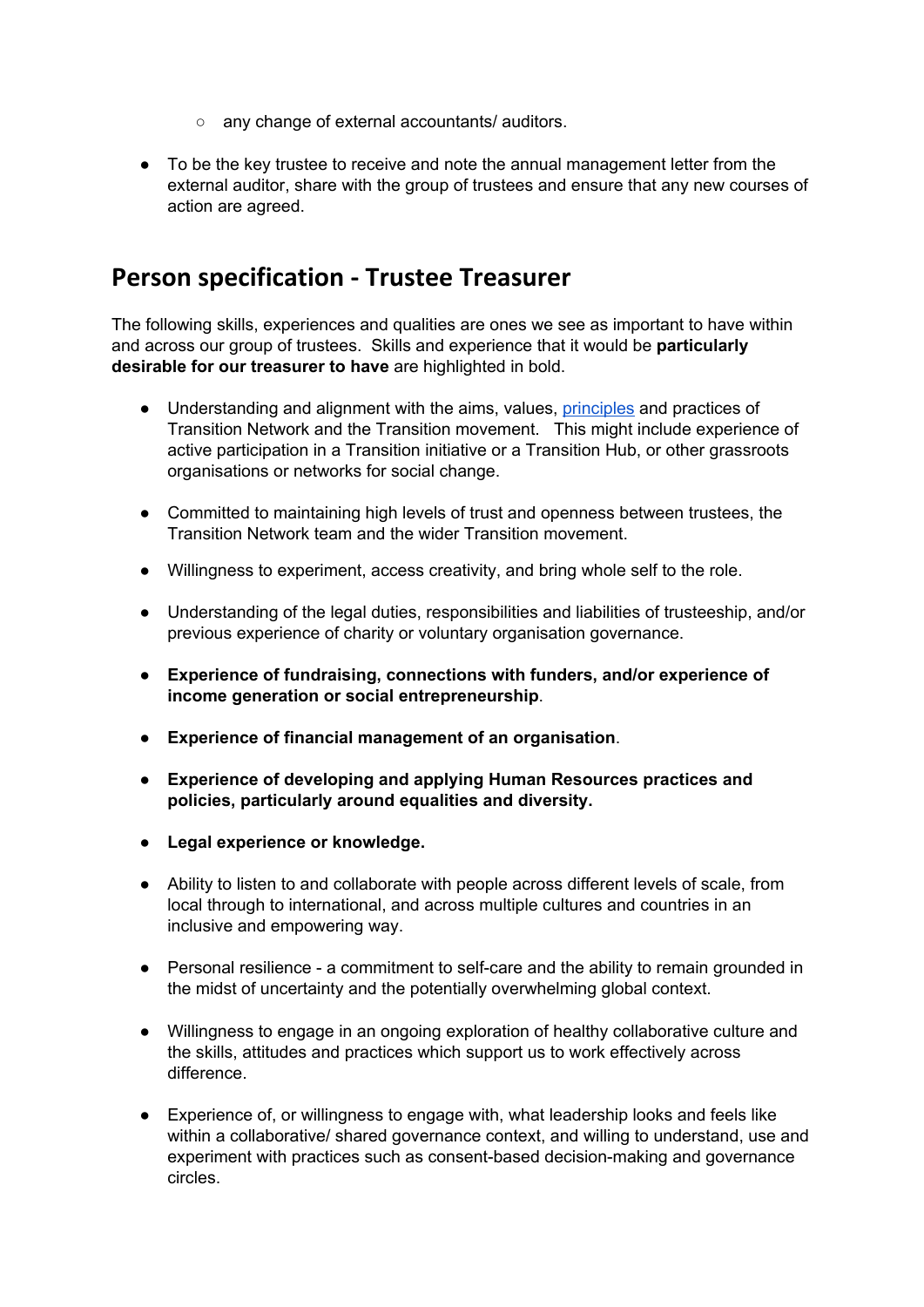- Experience of organisational capacity-building and/or strategic planning.
- Experience of evaluating and monitoring an organisation's impact and effectiveness.
- Mentoring skills and experience, and/or skills and experience in conflict resolution.

**We hope to make appointments that reflect a diversity of backgrounds and lived experiences, to promote a rich range of perspectives within the group of trustees.**

### <span id="page-9-0"></span>**Some Practicalities**

The move to shared governance has focused the "core" trustee role more firmly on compliance with England & Wales charity law. We are open to appointing trustees residing in countries other than the UK, but we are aware that previous non-UK-based trustees have found the aspects around running a charity based in England & Wales to be the least satisfying aspects of the role. We welcome prospective trustees who have an international perspective and are also exploring other ways for our international movement to be represented within our governance model. Trustees need to be fluent in English to contribute fully to the role of trustee.

We seek to minimise unnecessary travel so a very high proportion of our meetings and other collaborative activities take place online. We experiment with ways to bring creativity and heart to our virtual meetings. Trustees will need access to good IT equipment and a high quality broadband connection, and be comfortable working online.

All Transition Network trustees are expected to:

- Participate in online Trustee meetings which are held at least three times a year.
- Attend Transition Network strategy gatherings in person\* (a minimum commitment of 3 days in January and 2 days in summer). \*Covid-19 permitting.
- Participate in email discussions/decisions or other online or in-person meetings. Trustees may volunteer to take on additional roles or tasks.

Repeated non-attendance at meetings and/or strategy gatherings may result in the trustee being asked to resign.

This is an unpaid, voluntary role. However, trustees may claim reasonable expenses for board meetings and away-days. Expenses for other work may be payable with prior agreement.

Trustees serve an initial term of four years and may then apply for reselection for a further four years. The Co-chairs of the board may serve more than two terms with the agreement of the group of trustees.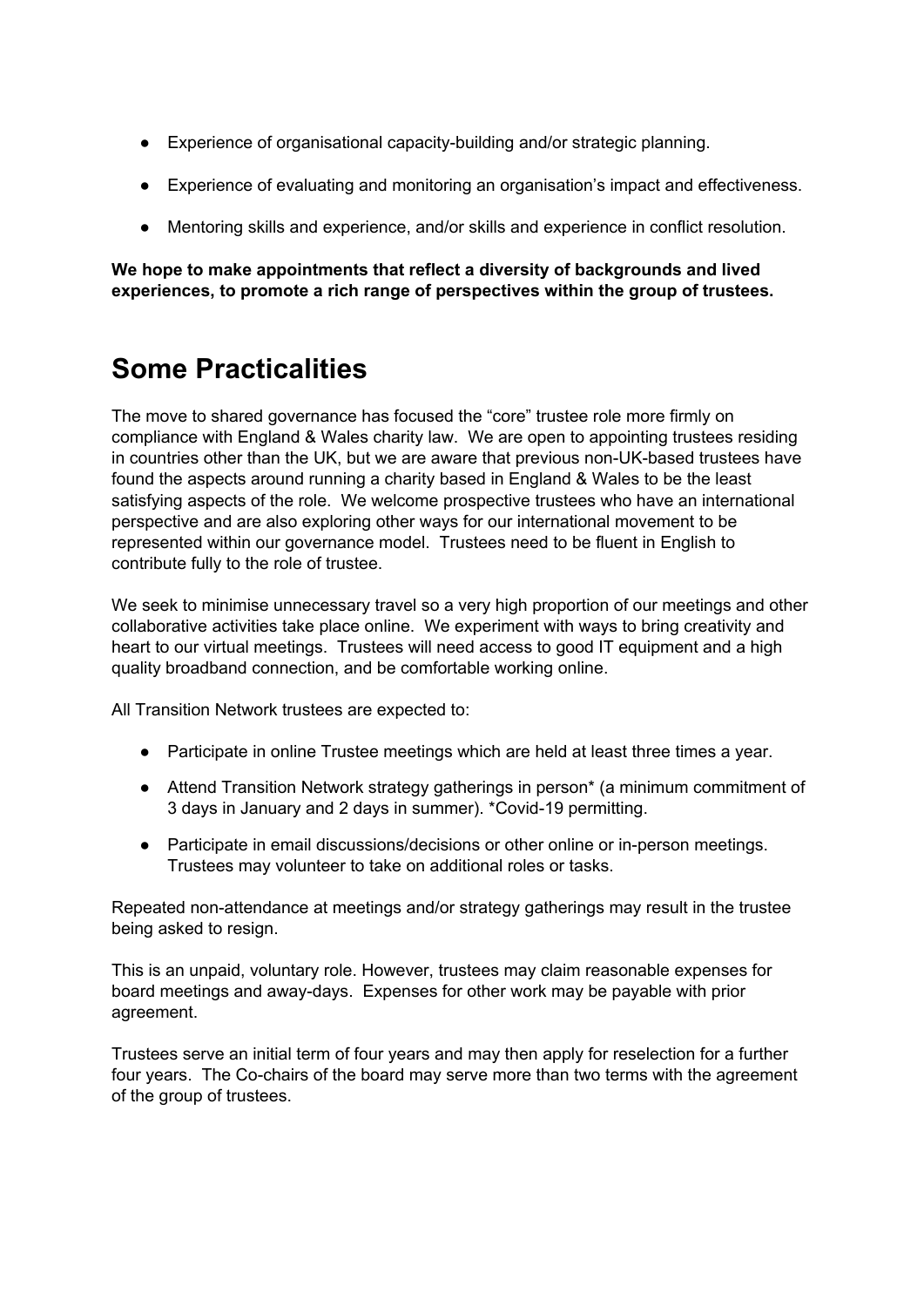### <span id="page-10-0"></span>**Appendix 1: Matters reserved for the Trustees - the statutory responsibilities of Transition Network Trustees**

Transition Network has a Primary Circle of staff and trustee members, which is the decision-making body for:

**Purpose:** To connect to our evolving organisational purpose, agreeing and energising TN's strategic focus and overall governance model.

**Domain:** Transition Network, the organisation.

#### **Accountabilities:**

- To set and keep under review our evolutionary organisational purpose (ensuring alignment with the charity's objects as set out in TN's Memorandum of Association)
- To agree any changes to the organisational safety agreement
- To admit new members to the primary circle and/or make any changes to criteria for membership
- To agree any significant changes to TN's strategic framework, as determined by the strategy review role or other appropriate role
- To determine broad areas of focus for the organisation over the coming 12 months
- To elect the lead link of the Heart circle

However, under England & Wales charity regulations, there are some decisions that the trustees cannot delegate, and are therefore "reserved for" the group of trustees; matters and decisions that need ultimately to come to the trustees as a collective, regardless of where else within the structure the proposals might be created and/or discussed.

The schedule below is a list of those matters that the trustees cannot, or do not intend to, delegate:

#### **SCHEDULE OF MATTERS RESERVED FOR THE TRUSTEES**

#### **Ensuring Transition Network is carrying out its purposes for the public benefit**

To receive and approve decisions made by the primary circle that relate to organisational purpose and strategy. (*Trustees have agreed that the primary circle, of which they are part, will play the active part in formulating and agreeing matters relating to TN's organisational purpose and strategy. Relevant decisions will subsequently be reviewed and agreed at a trustees meeting.)*

Approve, and monitor the functioning of, the purpose and accountabilities of the primary circle and the delegated powers of individual trustees and trustee sub-groups.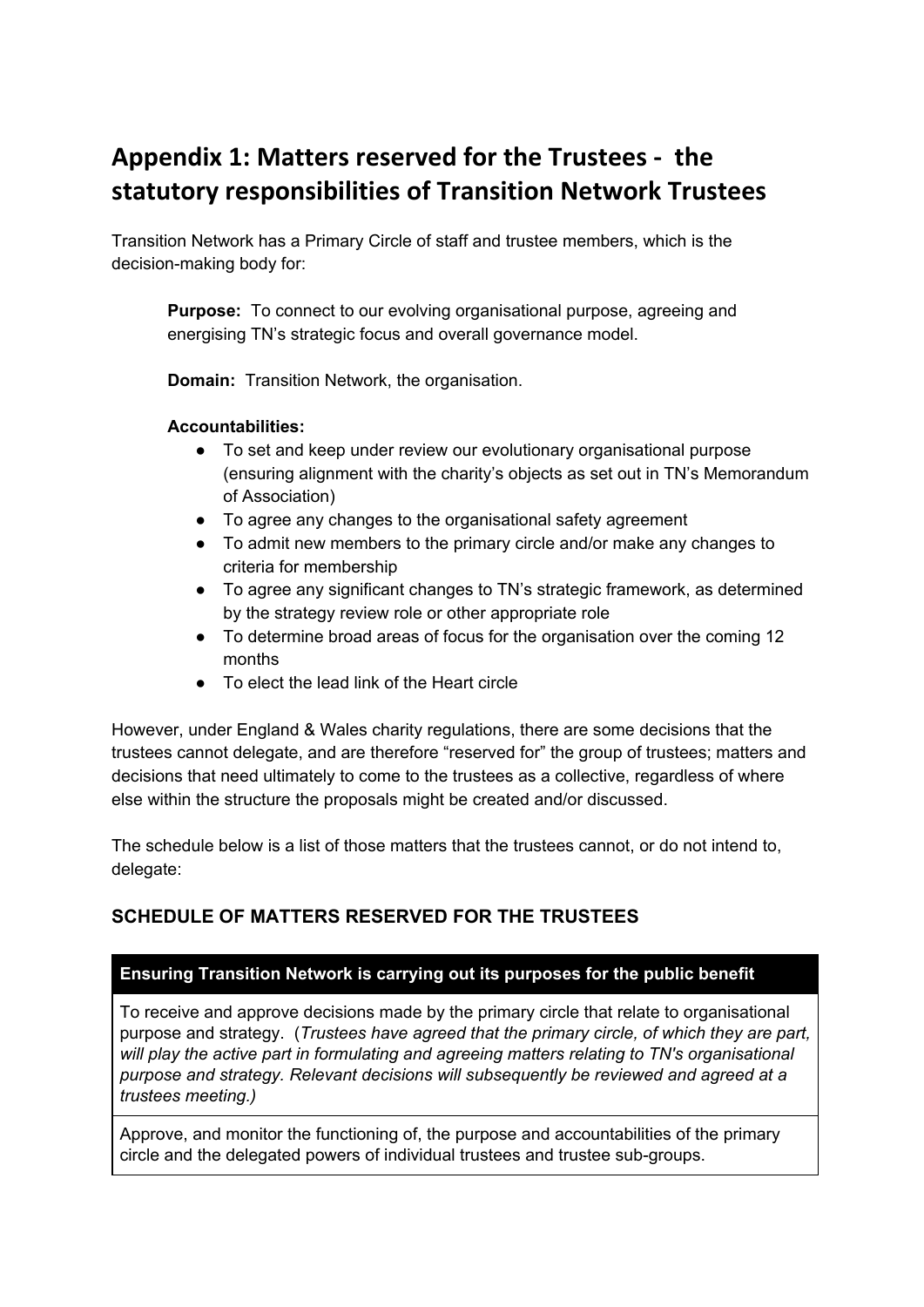#### **Complying with TN's governing document and the law**

To register the charity and provide further information, as requested, to the Charity Commission and Companies House where appropriate, or to advise if the charity ceases to exist.

To approve the charity's annual Trustees Report and Financial Statements.

To satisfy themselves that the governance arrangements are working effectively, continue to be appropriate to the needs, responsibilities and charitable purpose of the organisation and do not expose the organisation or individual trustees to unacceptable levels of risk.

To approve changes or amendments to the charity's governance model, and/or its governing document and/or the charity's objects.

To approve a schedule of matters reserved for the trustees.

To approve and monitor a scheme of delegation recording the roles, powers and responsibilities that individual trustees hold in Transition Network, in particular in relation to areas where trustees have duties, for example, HR, finance and legal.

To monitor an Annual Check list of policies and actions that underpin financial and legal compliance.

To ensure Transition Network complies with relevant law including employment, pension, equality and health and safety law.

Establish/review/amend/approve key organisational policies including:

- trustee code of conduct
- trustee engagement/agreement to serve letter
- employment policy
- health and safety policy
- environmental policy
- communications policy
- complaints policy
- treasury and investments policy
- reserves policy
- whistleblowing policy
- risk management policy
- corporate social responsibility
- conflicts of interest policy

To make decisions relating to court proceedings against or on behalf of the charity.

#### **Act in TN's best interests**

To require and receive the declaration of trustees interests that may conflict with those of the charity, and to determine the manner in which such conflicts will be managed.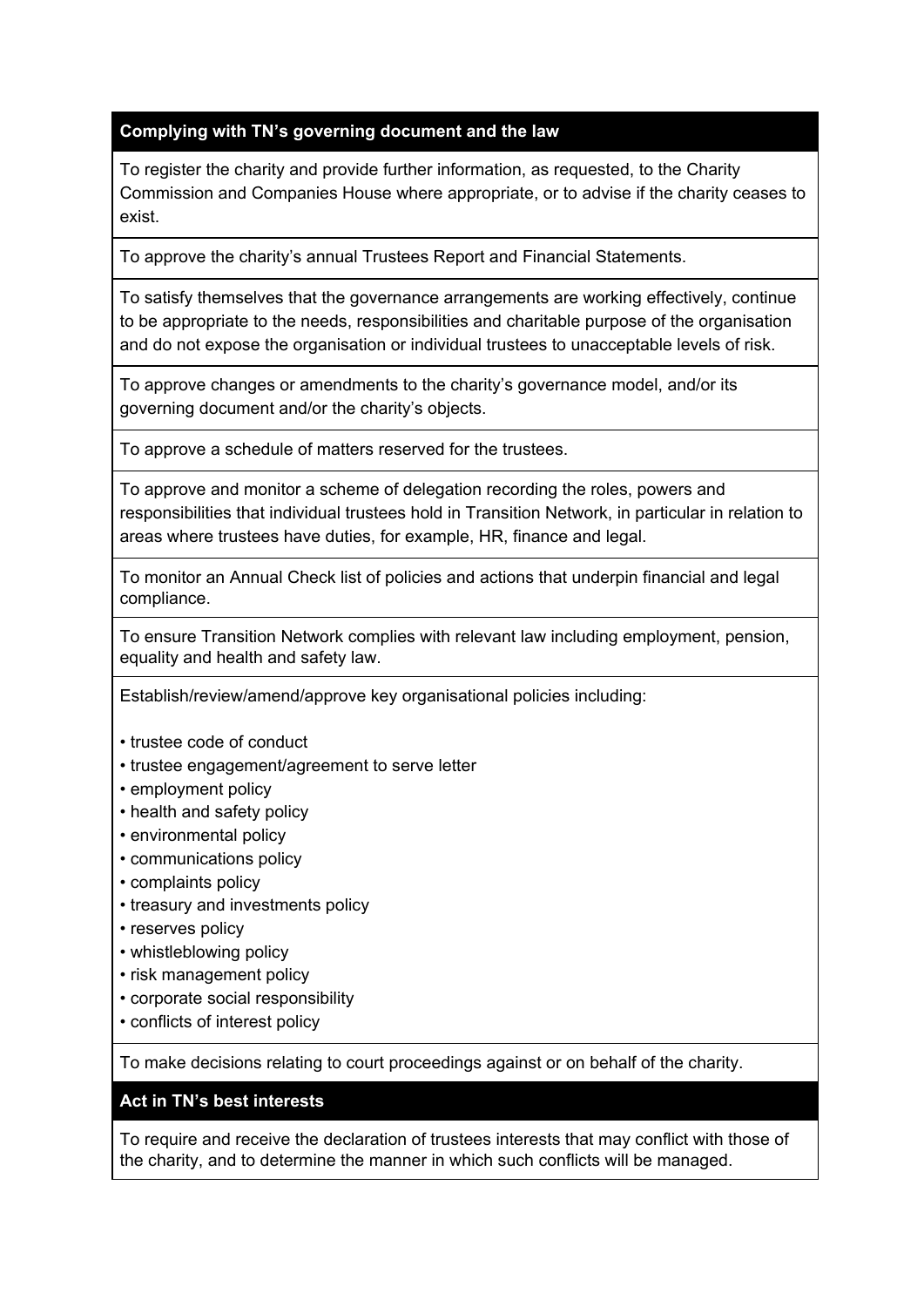#### **Manage TN's resources responsibly**

Establish, maintain and retain appropriate financial reporting arrangements, records and controls, and approve any significant changes in accounting policies or practices.

To receive and approve reports from the Finance group and others, on the financial performance of the charity against agreed budgets and strategy, and to agree action where appropriate to ensure Transition Network is financially responsible.

To decide on the number, purpose and mandates of bank accounts and other deposit media.

To review, amend and approve Transition Network's reserves policy.

To consider, approve or reject proposals from the HR Decision-Making Group regarding salary reviews.

To approve any move to a different pension scheme than the NEST workplace pension scheme.

To approve and amend Transition Network's policies and procedures for the management of risk and protection of the charity's property.

To regularly review, assess and manage risks to Transition Network and avoid exposing Transition Network to undue risk.

Approve/reject proposals for the acquisition/ disposal of land/buildings, or change in its use, following the receipt and consideration of professional guidance.

To agree and review strategies for investment.

To approve the transfer for charity property to another charity with substantially similar objects.

**Act with reasonable care and skill**

To nominate and elect trustees to serve in the positions of co-chair and treasurer as appropriate.

To put in place effective procedures for the succession planning of trustees.

To consider and decide on any proposal to remunerate a trustee or former trustee, subject to the restrictions of the charity's governing document and the requirements of the Charities Acts. to the restrictions of the charity's governing document and the requirements of the Charities Acts.

**Ensure TN is accountable**

Responsible for the overall management of the charity, ensuring compliance with the charity's objects and relevant legislation.

To agree procedures for the effective evaluation of the trustees as a group and as individuals.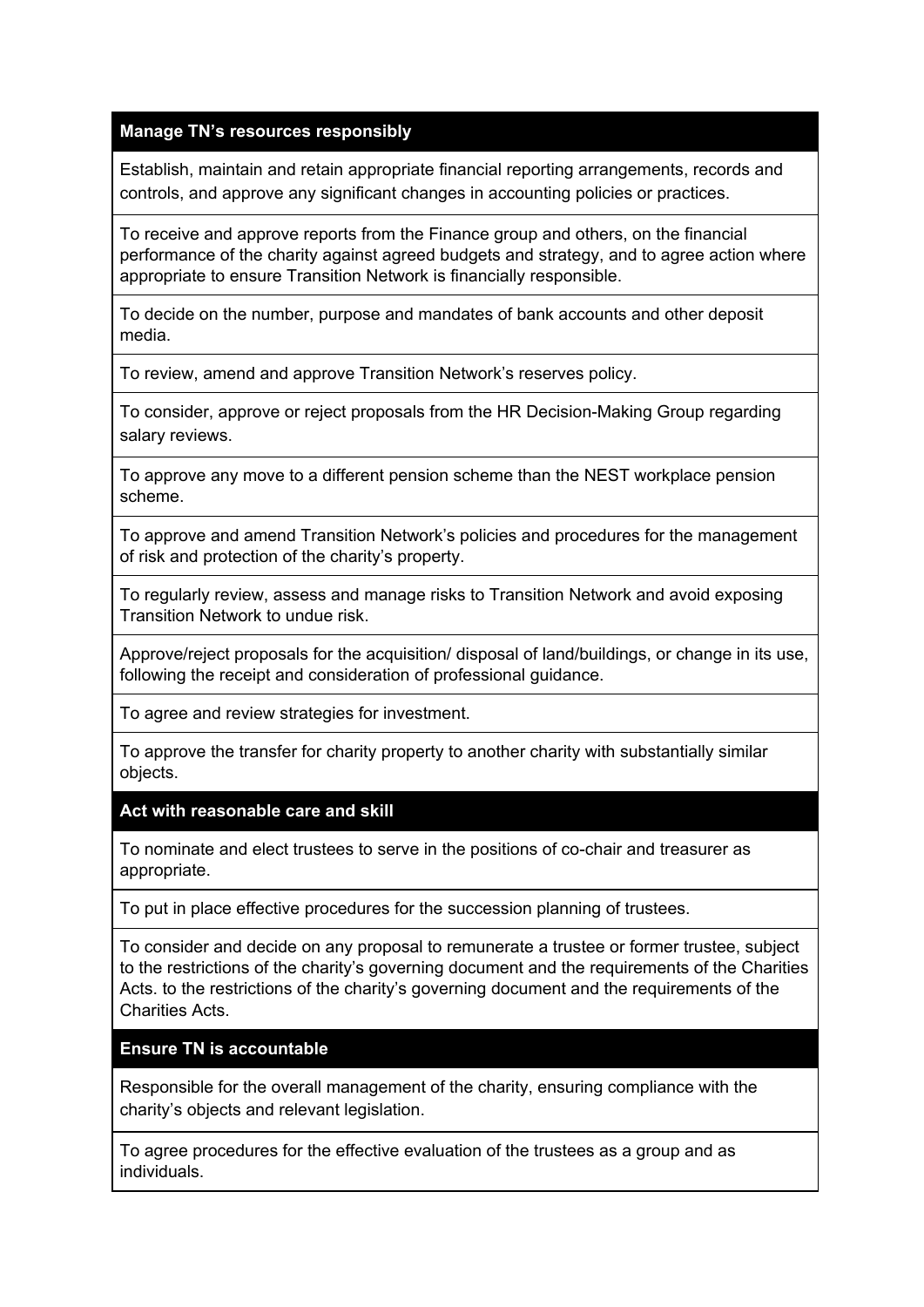To approve the remuneration of external auditors, and professional advisors, their appointment, re-appointment or removal, in line with legislation and the requirements of the charity's governing document.

To receive and note the annual management letter from the external auditor and agree the proposed course of action.